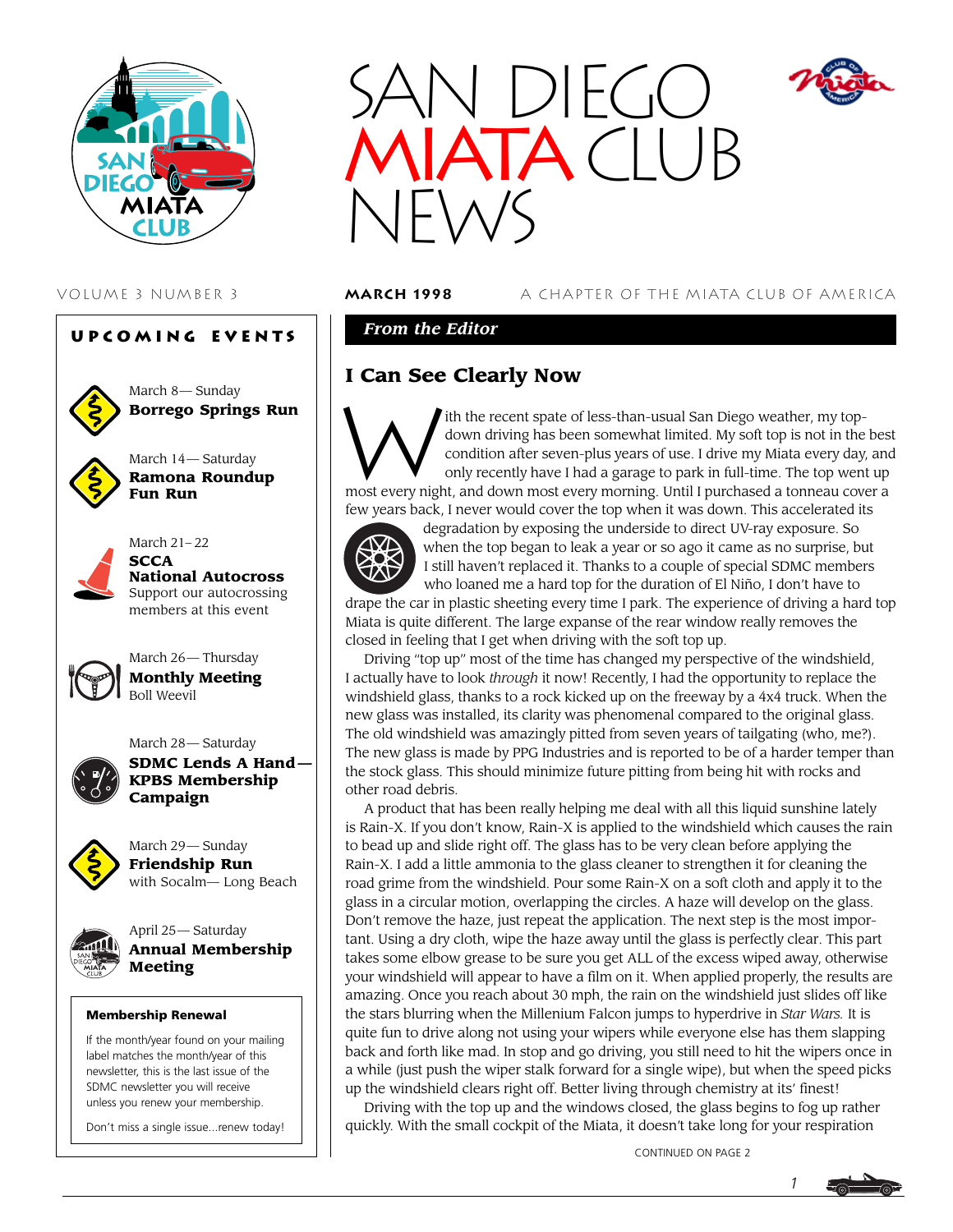#### From the Editor CONTINUED FROM PAGE 1

(half as long if you have a passenger) to raise the humidity inside enough to begin to fog the windows. Put the center air selector lever to the right for fresh outside air. Even if it is raining, the air outside will be drier than the air in the sealed-up cockpit of a Miata. This will help clear the fog. To speed it up, either move the heater temperature selector to the right or turn the air conditioner on for a while. The heat or the A/C will dry the air further to keep the glass clear. Turning the fan on high will pressurize the cockpit slightly and keep water from coming in through any leaks in the top or around the windows.

I'm sure looking forward to some spells of dry weather. When the rain is gone its gonna be a bright, bright sunshiny day! (With sincere apologies to Johnny Nash)

—ANTHONY WILDE

### **Socalm events**

### **Friendship Run**

Date: Sunday, March 29

Time: 10:00 a.m.

Place: Marina Pacific Shopping Center parking lot near Ralphs, corner of Pacific Coast Highway (PCH) and 2<sup>nd</sup> Street in Long Beach.

Run Leader: Kathie McClelland, (714) 644-4345

E-Mail: KMIATACAT@aol.com

Directions: Take 405 to 7<sup>th</sup> Street Exit, go West to PCH, turn Left (South) on PCH. Stay in the right lane until 2<sup>nd</sup> Street. The Marina Pacific Shopping Center will be on your Right.

### Caravan with SDMC members

Meet: 8:15 a.m.–leave promptly at 8:30 McDonalds, just east of I-805, Mira Mesa Blvd./Sorrento Valley off ramp

To celebrate Miata Club friendship, dual-member Kathie McClelland will lead a run through scenic parts of the South Bay area— Belmont Shores, Long Beach, San Pedro, Palos Verdes and Redondo Beach. We'll be driving on main streets through the coastal areas. The run will end with a late brunch.

### Points of Interest:

The Vincent Thomas Bridge

 *Note: there is a 50¢ toll for the bridge.* The Friendship Bell (a lovely panoramic

 view of the harbor) The Glass Church (a small chapel designed by Frank Lloyd Wright)

## **Autocross at the Murph**

The following autocross events will take place on the West side of the "Qualcomm Stadium at the Jack Murphy Sports Complex" parking lot. Saturday, March 14. . . . . . . practice day Sunday, March 15 . . . . . . . . . . . race day March 21, 22 . . . . . SCCA National Tour Sunday, April 5 . . . . . . . . . . . . . race day Sunday, April 19 . . . . . . . . . . . . race day Saturday, May 2 . . . . . . . . . practice day Sunday, May 3 . . . . . . . . . . . . . race day Sunday, June 21 . . . . . . . . . . . . race day Autocross information: San Diego SCCA Hotline: (619) 441-1333 Cal Club SCCA Hotline: (818) 988-7223 John Godden (619) 538-6165 Rainer Mueller (760) 439-0067 rainer@thegrid.net

### **Wildflower Run in the Santa Monica Mountains**

Date: Saturday, April 4

Time & Place: Watch for details in the SDMC April newsletter.

This run will take advantage of one of the benefits of El Niño— spectacular spring wildflowers. We'll take a leisurely pace to allow sightseeing— stopping at prime locations for views, photo-ops and a catered barbeque lunch in the mountains (\$5.75, tri-tip or chicken sandwich and fixings). *Note:* The date could be pushed back depending on flower and road conditions (both hard to predict). *Please RSVP for the barbeque*. Mike Simmons, (818) 597-0223 E-mail: msimm@ucla.edu

### **Sights of Socalm**

Date: April 17-19

Registration: \$25 per car; includes Poker Run, lunch for two, and more. For questions or to Register — Contact: Delena Cozart, (619) 624-9201

### Socalm contacts:

President— K. Zack Broadbent, (714) 525-9065, racerzack@aol.com Club E-mail list: socalm@avatar.com San Diego County Vice President— Art Hamilton, (619) 262-1565, AHamil1531@aol.com

### **Board of Directors**

President MARK BOOTH (619) 670-3789 markb@adnc.com Vice President

RAINER MUELLER (760) 439-0067

rainer@thegrid.net Secretary/Events Coordinator NATALIA RISSOLO (619) 287-7582 street@inetworld.net

Treasurer TONY BEECHER (619) 549-6660 beecher@bigfoot.com

Membership VOODOO BOB KRUEGER (619) 486-4711 voodoo@miata.net

Autocross RAINER MUELLER (760) 439-0067 rainer@thegrid.net

Club E-mail Postmaster CINDY PALOMA (619) 534-0969 owner-sd-miata@cs.ucsd.edu

Webmaster ROBERT "JTBOB" HOLLAND (619) 549-4011 robert@caliban.ucsd.edu

Newsletter

Editor ANTHONY "NEVADABOB" WILDE (619) 693-8095 NevadaBob@miata.net

Design and Layout TOM & STEPHANIE GOULD (619) 298-8605 stef@miata.net

### **Notices**

THE SAN DIEGO MIATA CLUB is an official chapter of the MIATA CLUB OF AMERICA. We are a nonprofit organization whose purpose is to promote the enjoyment of —and enthusiasm for— the Mazda Miata.

*SAN DIEGO MIATA CLUB NEWS* is the monthly newsletter of the SAN DIEGO MIATA CLUB. Use of articles or stories by other MCA chapters is hereby granted, provided proper credit is given.

**Submissions to the newsletter** are welcomed and encouraged. Did you just add a new accessory to your Miata? How about writing a review and submitting it to the newsletter? Where possible, please send your electronic submissions to the newsletter editor, Anthony Wilde (NevadaBob@miata.net). Submissions can also be faxed to the club's dedicated phone line or mailed to the club's post office box. Submission deadline is the  $15<sup>th</sup>$  of each month.

**Internet:** The SAN DIEGO MIATA CLUB has established a dedicated World Wide Web Home Page at http://mmdshare.ucsd.edu/sdmc.html. The club has also established a members-only electronic mail list for those members with E-mail capability.

Dedicated 24-hour voice/fax phone line: (619) 670-7948

**SAN DIEGO MIATA CLUB** P.O. Box 2286 Spring Valley, CA 91979-2286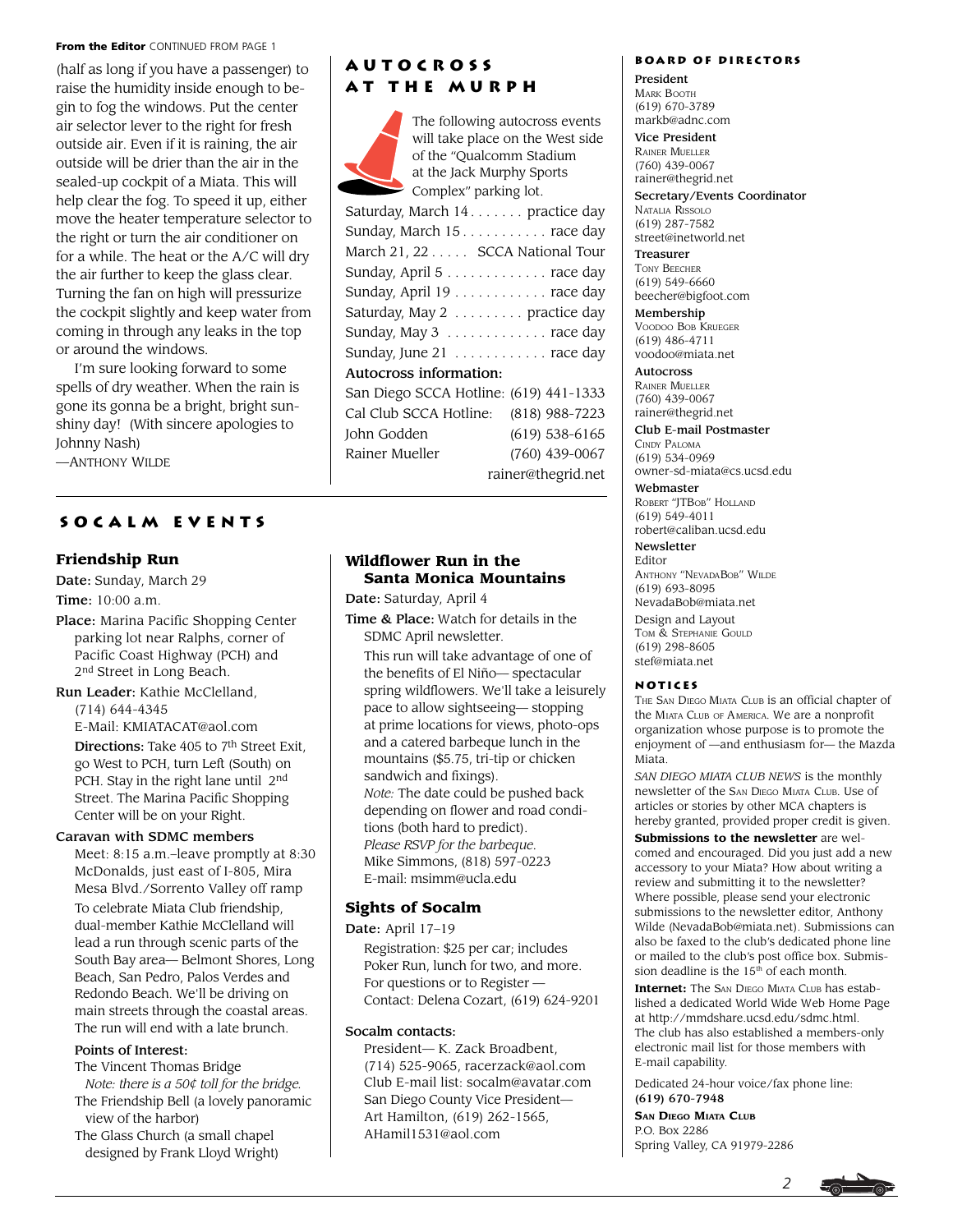### **Borrego Springs Fun Run**

Date: Sunday, March 8

Time: 9:30 a.m.

Place: North County Fair mall under the large sign parallel to I-15

Run Leader: Phil Daoust, (760) 789-7416 E-mail: bearschili@aol.com

Phil has planned a leisurely tour through the scenic back-country mountains and desert. He has a stop at the Visitors Center in Anza Borrego State Park planned to view educational exhibits.

The wildflowers are in bloom! Bring your camera!

*\*Bring a picnic lunch* (there are no restaurants in Borrego Springs capable of quickly and efficiently serving a group of our size)

### **Ramona Roundup Run**

Date: Saturday, March 14, 1998

Time: 9:30 a.m.

Place: K-Mart parking lot, Rio San Diego Drive at Qualcomm Way (formerly, Stadium Way)

Run Leader: Jack Monaco,

(619) 239-2699

E-mail: monaco@home.com

Say What? Jack's going to try another run? This time he better leave the rain at home. After two very successful but slightly soggy attempts, Jack has agreed to round up the Miata Pack for a Saturday morning romp to Ramona. Mark your calendar and plan on meeting at 9:30 a.m. in the parking lot in front of K-Mart in the Rio San Diego Shopping Plaza located just west of Qualcomm Way ( between Friars Road and I-8).

From there we will head North to Hwy 52 East, to sample the new extension that skirts Tierrasanta and connects to Santee, where we'll weave our way through to Lakeside. That's where the fun begins and we pick up Wildcat Canyon Road north through the Barona Reservation and on into Ramona.

In Ramona we are expected at the world famous Nuevo Grill & Cantina where we will consume copious amounts of spicy Tex-Mex cuisine. They also serve great burgers for the wimps! If you've never been to Nuevo Grill & Cantina, you're in for a treat.␣

After refueling, mind, body and Miatas, Jack will lead us South on Hwy 67 to Archie Moore Road, then across Highland Valley Road to Hwy 15 South. From there you're on your own for the

rest of the afternoon. Jack may make an optional side-trip across Del Dios Hwy to check out the overflowing dam.

A word to the wise: bring your appetites and your foul weather gear— though we hope Jack's luck with El Niño has changed!

### **Meeting**

Date: Thursday, March 26

Time: 6:00 p.m.

Place: Boll Weevil, 9330 Clairemont Mesa Blvd. (At Ruffin Road), San Diego (619) 571-6225

Raffle alert! Visiting PEAK TO PEAK MIATA CLUB members Joe "The Knobmeister" Portas and his wife Mary have donated a beautiful wooden shift knob with the SAN DIEGO MIATA CLUB logo laser-engraved on top! This item, along with a set of Miata logo valve stem caps, donated by members VBob and Vicky Krueger, will be raffled off at March's monthly meeting. Raffle tickets are \$1 each with the funds going to the general treasury for future projects.

### **SCCA National Autocross**

Date: March 21–22

Time: 9:00 a.m.– approx. 3 p.m. each day

Place: Qualcomm Stadium parking lot Come out and support our members as they compete with national champions.

### **Second Annual— SDMC Lends Support to the KPBS Membership Campaign**

Date: Saturday, March 28

Time: 6:30 p.m. - 11:00 p.m.

Place: KPBS Television Studios, San Diego State University

Contact: Mark Booth, (619) 670-3789 E-mail: markb@adnc.com

Once again, we have a chance to generate some goodwill in the community and, for the "hams" out there, there's that possibility to be seen on television! Volunteers will answer phones and take pledges. Light refreshments are served and training is provided.

Participation is limited to approximately 25 people. Mark began taking names in January. HOWEVER, names were taken before the event date and time were finalized. Several folks might have to drop out due to the date or time. Openings will be assigned on a first-come basis. If you are interested, please contact President Mark as soon as possible to get your name(s) on the list!

# **Upcoming National and Regional Events**

### March 14, 1998

### St. Patrick's Day Poker Run

Clovis Cole Hotel in Clovis, CA Hosted by : SJVMC (209) 322-1575 Registration: \$45 per car; includes one T-shirt, Poker Run, Lunch for 2, Funkana

April, 1998

### Ladies-Only Autocross School

Watch this space for exact date.

### May 14–18, 1998

2<sup>nd</sup> "Gathering at Four Corners" Vallecito Reservoir in Bayfield Colorado Spontaneous fun. Each morning the group will meet and decide what to do that day— a trip to Four Corners, Mesa Verde, or Silverton or just stay around the lake, picnicing and hiking. Meet each evening to share the day's adventures with each other. Clubs from all over the West—Arizona, California, Colorado, New Mexico, Texas, and Utah are planning to be there. Local information contact: Stef Gould, stef@miata.net

### May 22–25, 1998

"Moon Over Miata"

### Golden Gate Getaway '98

Pleasanton Hilton in Pleasanton, CA Hosted by: BAMA or E-mail at ken@cdec.com Web: mroadster.com/G3.html

# June 30–July 3, 1998<br>
"Miata Mountain Madness"<br>
'98 National Event<br>
Hosted by: Delaware Valley Miat<br>
Web: miata net/madness98 "Miata Mountain Madness" '98 National Event

Hosted by: Delaware Valley Miata Club Web: miata.net/madness98

### July 16–19, 1998

# Moss Motors 50th Anniversary Festival

Flag Is Up Farms, Santa Ynez Valley, CA *Free,* if you arrive in a Miata or a British sports car! (800) 472-9445

Rallys, Funkhana, Hayrides, Jackson Racing's DynoJet, Bar-B-Q, Karaoke night, lots of shopping and prizes

### August 14–16, 1998

25th Annual Monterey Historic Races Laguna Seca Raceway, Monterey, CA

Have you reserved your motel room?

### September 18–20, 1998 "Rock Around the Clock" 9th Annual Gold Rush

Sheraton Hotel, Rancho Cordova, CA Hosted by: SAMOA Driving events, speakers, dinners, fun! GoldRush98@aol.com

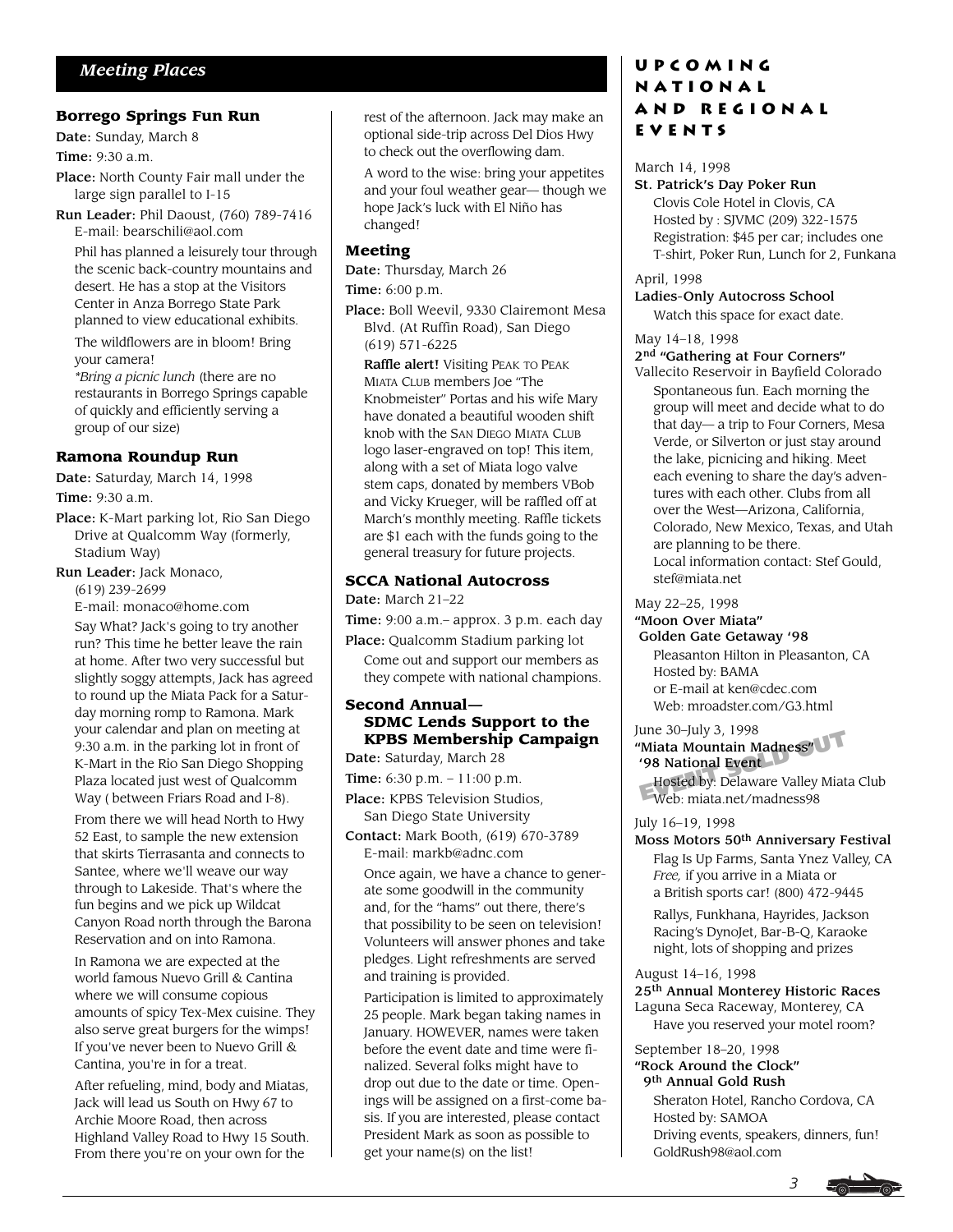# **Get Charged!!**

W e all know the Miata is a well-balanced sports car in terms of handling, ride, and power. Many people are happy with the stock car years after purchase— after all, why mess with a good thing? Others, like myself, always have a fund set aside for the next aftermarket addition. I recently purchased a go-fast goodie— a used supercharger kit. Even with buying the unit used, all costs,



when said and done, will be close to \$4,000. I'm a college student with a part time job, so obviously I had

been saving my pocket change for a while before I came to the decision to buy the kit. The following are all the things I learned along the way.

### **Natural Aspiration vs. Forced Induction**

I would assume most people in this club have at least thought about some power enhancing bolt-on additions for their Miatas. Fortunately, the aftermarket is plentiful with options ranging from those that add a little extra top-end kick to some that more than double the power of your Miata's engine. One thing I've learned over the past several months is that some manufacturers make false claims regarding their products' abilities. You can find reports of dynamometer (a device used to measure the rear wheel horsepower and torque of your car) results in many places on the Internet, most notably Miata.net, that show how bogus some claims are. With that said, make sure, if you're interested in a product, to research it thoroughly before buying.

Improving the breathability of your exhaust/intake can show an increase of up to about 15 peak horsepower. This can be attained by using a free flow exhaust, a tuned header, and an efficient air intake system. Jackson Racing is probably the most popular vendor of these items. Borla, Mazda Competition Parts, Genie, K&N, and Racing Beat are a few more vendors that make parts to help in this arena. Be warned, though improving airflow through your intake/ exhaust may rob a bit of low end torque. Ultimately, you may produce more horsepower, which will be useful for

passing on the freeway, but your standing-start acceleration could suffer a bit. All you autocrossers out there probably have some of these mods and swear by them. From that perspective, this is the best way to go, since more serious modifications will pit you against more serious cars.

Forced induction is a term used to refer to supercharging, which literally forces air into the engine at a controlled pressure— hence the term 'forced induction'. When air is forced into the engine and fuel pressure is accordingly increased, the engine can produce much more power than it was designed to do with natural aspiration. In race cars, this additional output can be more than fourfold. For street vehicles, expect to be able to safely double what your engine naturally produces, unless you are the type that is always out to test limits. Even with the simplest forced induction systems you will see much more substantial power gains than you would with something like a Cold Air Intake. I don't mention exhaust/headers in this comparison since those upgrades can still be made in addition to your turbo/ supercharger for even greater power. There are drawbacks to forced induction: 1) Engine and drivetrain life may suffer depending on how hard you push your vehicle (remember, power corrupts). 2) mileage usually drops according to how you drive your vehicle. 3) added complexity in the engine bay can make your car harder to service and MAY void warranties, 4) installation of even the simplest systems is no trivial task. 5) cost— these things are expensive! (\$2,400–4,400 for base system, extra \$500–\$2000 for installation, upgrades, clutch replacement, etc.) To me, these compromises are minor, especially when you consider that many popular sports cars use some type of forced induction and how bland they would be without it.

### **Turbos vs. Superchargers**

There are two ways to implement forced induction. One is to collect gasses as they enter the exhaust system and use them to spin a turbine that compresses air into the intake of your engine. This is known as turbo-supercharging or turbocharging. The other is to spin a compressor by means of a pulley driven

off the crankshaft of your engine (just like your A/C). This is simply called supercharging.

Modern turbochargers are functionally quite impressive, turning waste energy in the exhaust into more power in the engine. Their performance and reliability has improved drastically in recent years. Turbos are highly thermally efficient— very little energy is lost to heat with a decent turbo system, which is good for your engine life and power output. Lag, or spool up time, is significantly reduced over that of years past for small to moderate size turbos. Their operation is independent of your engine, so when boost is off during cruising your engine isn't taxed. Because of this, you can retain relatively stock fuel mileage when cruising. Their power delivery, in itself, is very smooth as well. In addition to some lag, turbos tend to quiet an exhaust, since they reroute some of the gasses coming through, which may or may not be a bad thing depending how you feel about the Miata's growl. Otherwise, there is very little for which to fault a turbo.

Supercharging uses some of the engine's power to make even more power. Supercharging does offer one highly significant advantage over a turbo— instant boost. This is a pretty big deal for a car with a small displacement engine that doesn't make a drastic amount of low-end power. Since a supercharger is driven by the crankshaft pulley, it spins up just as quickly as your engine does. While there is much debate over what is the most thermally efficient supercharger, it is well known that few superchargers can beat a turbo in this area. Between the fact that superchargers run hotter and they load your engine (typically a little more than your A/C), they produce significantly less power than a turbo in the higher RPM's. Also, since they do drag on your engine to produce instantly usable power, expect to see your mileage suffer accordingly.

### **Turbo Systems Available for the Miata**

The most popular Miata turbo kit is the BEGI System III, manufactured by the Bell Engineering Group (BEGI), formerly Cartech. This system is intercooled, meaning it has a device that lowers pressurized air temperatures to provide

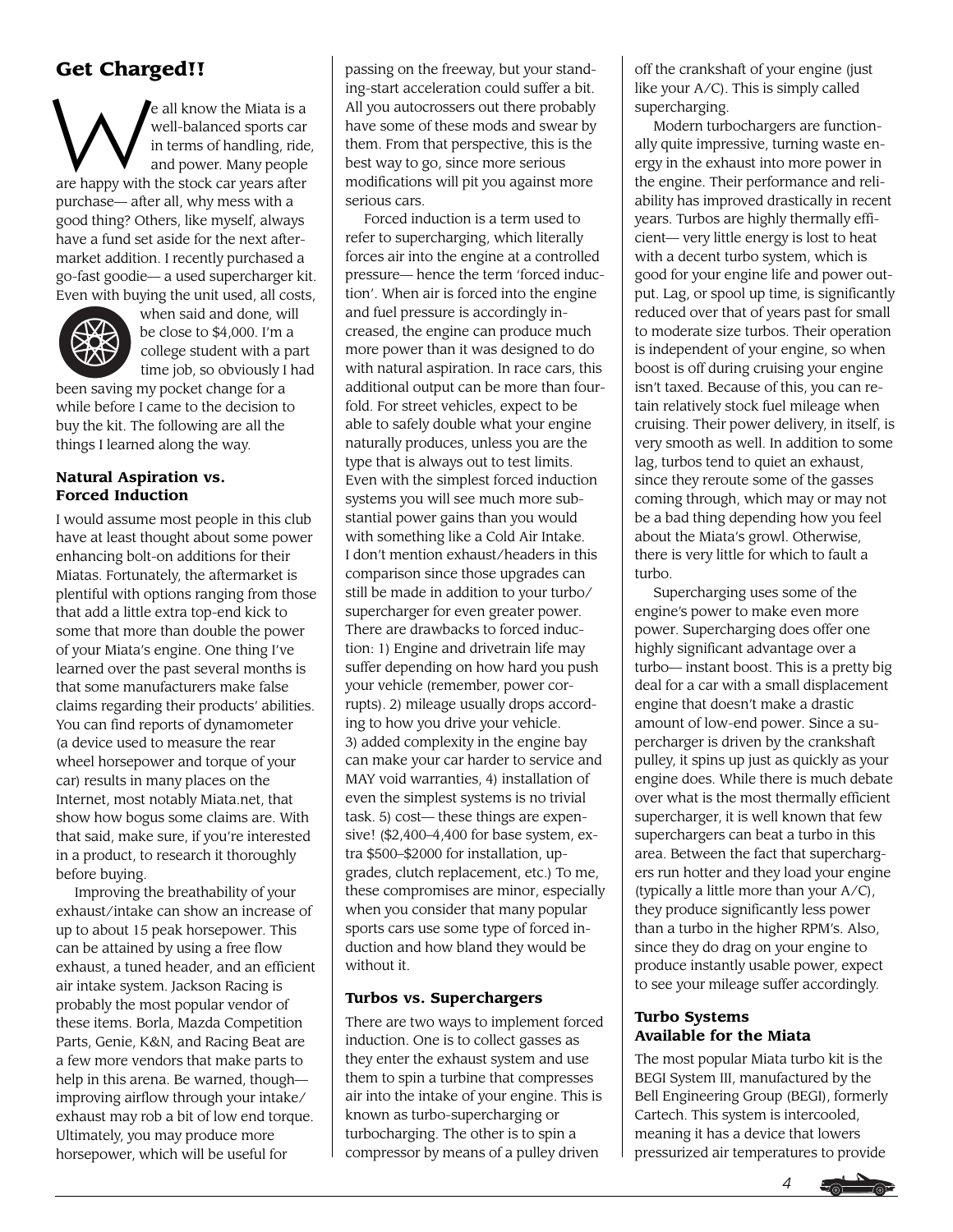

greater power and engine safety. It pressurizes air to 8 pounds per square inch (psi) and is good for an increase of about 60 peak horsepower. It uses a Warner Ishi RHB5, a turbo which is known to have excellent reliability even when used at much higher pressures. Boost lag is noticeable, though apparently not too much of a problem. It will run you \$3,300. The other BEGI kit that has been around for awhile is the System II. It uses an Aerodyne turbo, which apparently has better boost building capabilities than the Warner Ishi, so there is less perceivable lag and greater low end torque on similar setups. On the downside, the Aerodyne has not been quite as reliable and has a narrower upgrade path. The System II intercooled and running at 8 psi sells for \$3,500, and produces slightly less top end power than the System III.

Two new kits from Bell are the System I and System IV (the older system I was an Aerodyne without the intercooling). Both these kits use the new Air Research T28 turbo, with which Mr. Bell apparently is quite pleased. The I is a non-intercooled setup at 6 psi and probably will be good for about 30–40 hp. The IV is intercooled at 10 psi. It likely will generate an additional 80 hp. As this article is written, prices on these systems have not yet been finalized. The IV should cost a little more than the III, and the System I will be around \$2,400.

Team Proscreen is fairly new to the Miata turbo scene. They've worked in conjunction with BEGI to produce the Aerocharger FTD 1, 2, and 3 kits. These kits utilize the Aerodyne turbo (same as the BEGI System II). Kit 1 is nonintercooled and operates at 6 psi, probably good for about 30–35 hp. It runs \$2,400. Kit 2 is intercooled and operates at 8.5 psi, probably generating about 60 hp. It goes for \$3,500. Kit 3 builds on kit 2 to deliver 11 psi and should output around 90 hp, costing \$4,400. Be warned though— I recall that the Aerodyne used in the BEGI System II wasn't very reliable above 10 psi. If the FTD 3 is the same sized Aerodyne, it might be a good idea to stay away from it.

Greddy makes an entry level kit for the same \$2,400 as the others. It uses a Mitsubishi TD-04H turbo and is non-

intercooled at 6 psi for about 30 hp. In the past Greddy sold a similar kit for around \$1500 retail. It looked like a bargain, but was plagued with problems. Most kits were missing parts, some parts typically had defects, and supposedly there was no warranty. Some problems were the result of designing the kit for right-hand drive cars (Greddy is a Japanese aftermarket company). The new kit is supposed to fix all these problems, hence the inflated price tag.

As with all things, someone sees what everyone else is doing and decides to break new ground by bringing things to the next level. Bill Cardell of The Dealer Alternative is one of these people. His Flyin' Miata kit takes a BEGI System IV and adds all the goodies, including his programmable ECU, to generate a whopping 13 psi of boost and produce roughly 120–130 hp. Right now the Flyin' Miata kit is only available for 1.6 liter Miatas ('90–'93), although the 1.8 OBD-I kit ('94–'95) is right around the corner. This kind of power might seem a bit extreme, but the programmable ECU keeps the fuel/timing curves in check to allow your engine to run as smoothly and safely as possible. The old kit based on the System III cost \$4,300, while the new kit will probably be a little more.

### **Supercharger Systems Available for the Miata**

At this time there are only two supercharger kits available for the Miata and both are very popular, since they occupy different niches. They are both positive displacement units (meaning for every revolution of the blower a fixed amount of air is forced into the engine), offering good low-end torque relative to the rest of the power band.

Moss Motors currently distributes the Sebring supercharger kit, which uses an Eaton Roots-type supercharger. This is a non-intercooled kit producing 5.5–6.5 psi of boost. The low number is for 1.8 liter engines and the higher one is for the 1.6 liter. Apparently the kits for both engines use the same size pulleys, at least this was true a few months ago. Therefore, expect about 20–25 hp for a 1.8 liter car and up to 35 hp for the 1.6 liter. The kit costs \$2,400. One nice thing about this kit is that there is a very inexpensive way to derive an extra pound or so of boost by utilizing an ACV valve. A serious drawback to this kit is that it has a very limited upgrade path due to the difficulty of fitting it with an intercooler (as far as I'm aware, no one has yet done it and been able to see any power gain). Therefore, even though this unit has been run as high as 9 psi, it is not recommended that you run it above 7psi.

BEGI's kit uses the Lysholm Autorotor supercharger. It is intercooled and operates at 8 psi. This setup will generate around an extra 50–55 hp. The kit is easily upgradable to 10 psi or greater by simply swapping pulleys, although you'd also want to use a larger intercooler than stock and larger fuel injectors. The power delivery is somewhat similar to the Sebring, there just is more of it. The biggest drawback to the Autorotor is that your fuel efficiency will be significantly cut— expect to lose about 4 mpg for city driving. Otherwise, it is a bargain at \$3,000.

### **Further Upgrades**

All of the kits mentioned in this article provide you with just about everything you need in order to run your car safely at their rated boost levels. Adding an exhaust header, larger exhaust system and a larger intercooler will improve the performance of almost all superchargers and turbos. Changing the engine control unit (ECU) for a programmable model will allow you to tune the system for your driving situation. Larger fuel injectors will allow more fuel into the cylinder with all that compressed air for more power. Additionally, upgrading the clutch will allow you to get all of that new found horsepower back to the rear wheels and down to the pavement. —BEAU RANDALL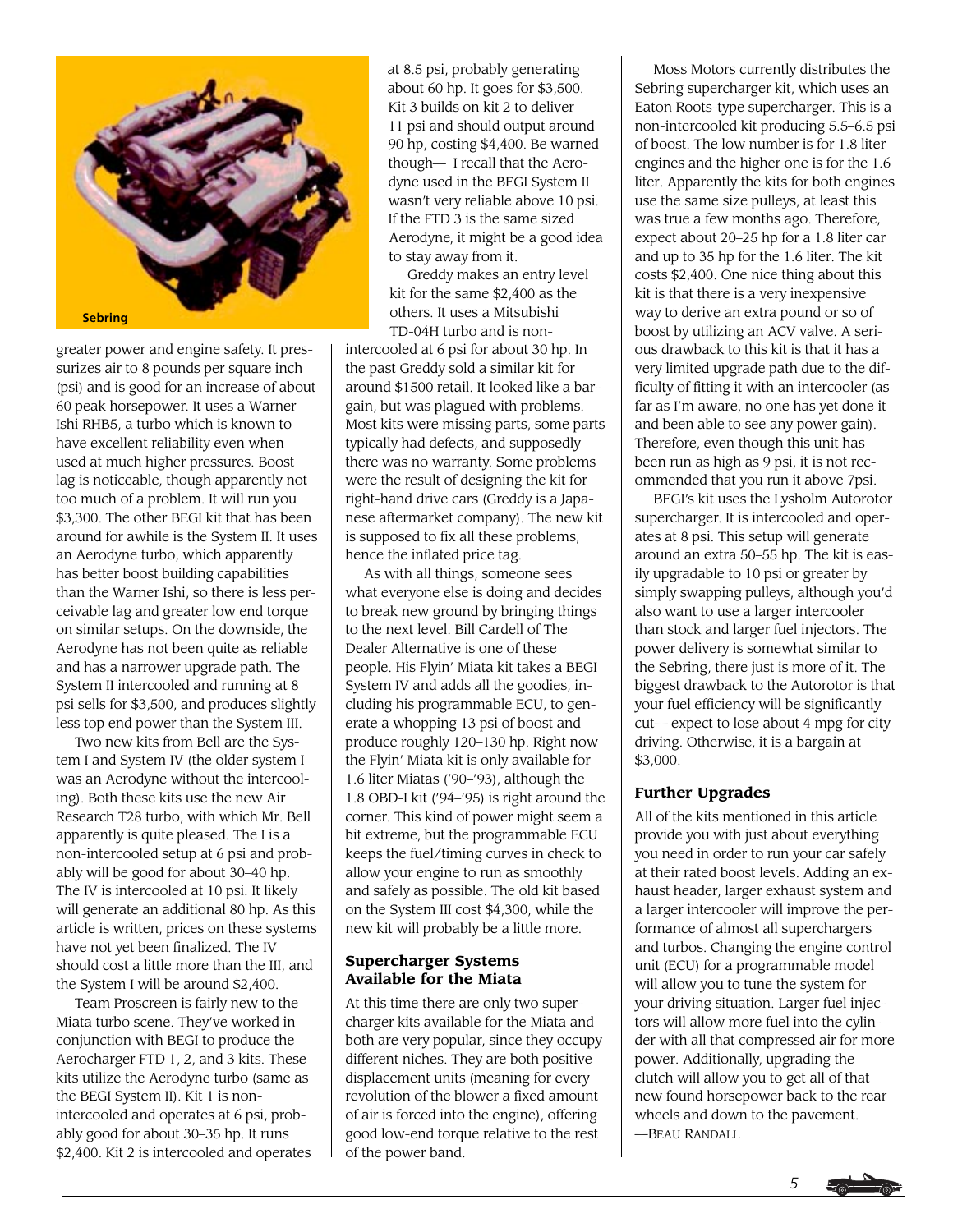



**Fall In Love All Over Again— Re-Light an Old Flame The San Diego Miata Club previewed the redesigned Miata at the San Diego Automotive Museum on St. Valentine's Day.**

PHOTO: BRAD BROWN





*6* -<br>- 10년

∠©⊑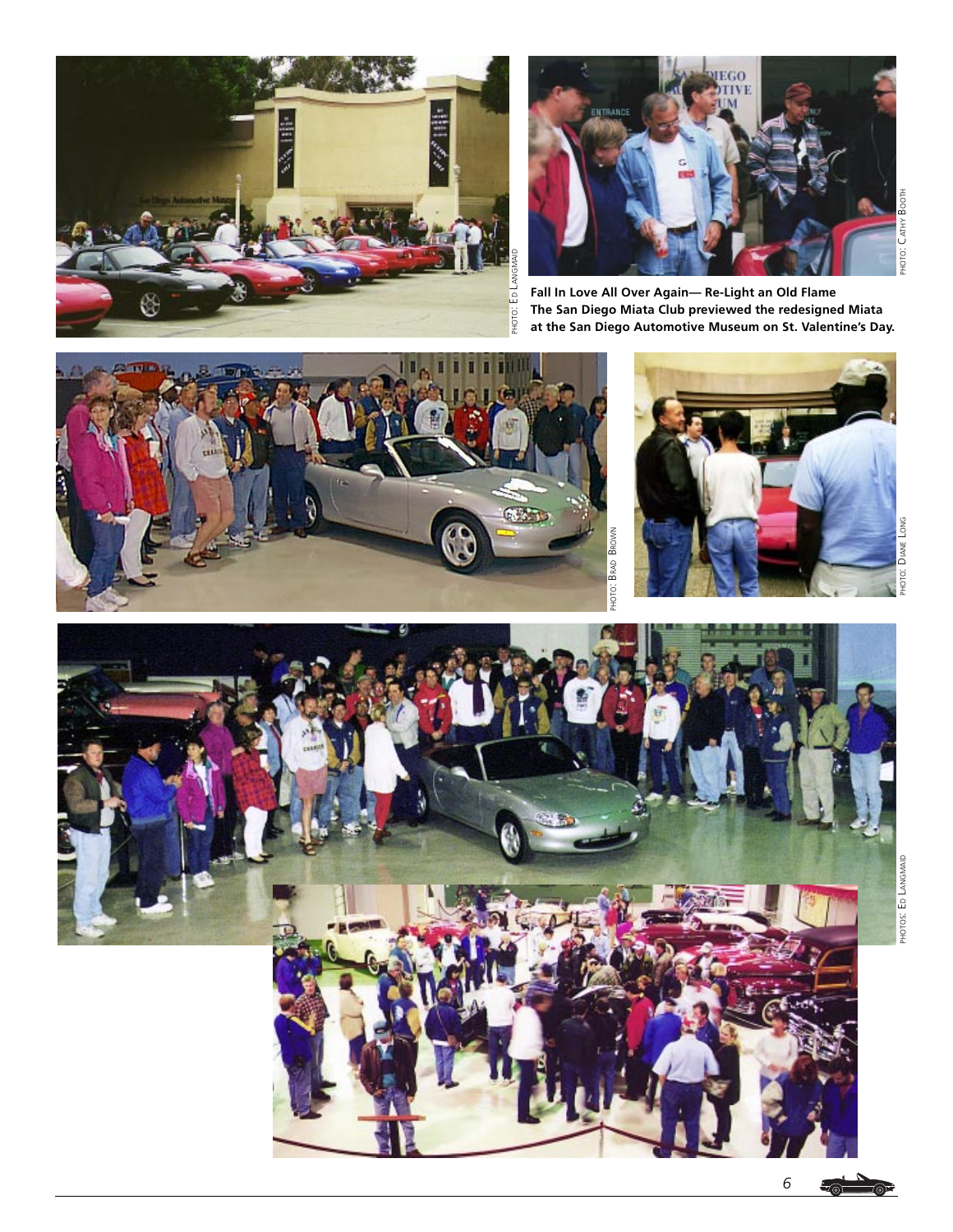# **Turn Up the Heat**

ebruary 17, 1998 was a day I had been awaiting for quite a long time. Ever since I got my first look at the new 1999 Miata four months ago, I've wanted an opportunity to drive that car. I wanted to see how the new Miata would compare to my 1995. The '99 Miata Sales Training Tour, better known as *Turn Up the Heat,* would give me that opportunity.  $F$ 

I wondered what was in store for me on my drive to Irvine and the Marriott where Mazda had invited Orange county salespeople and dealers to see the unveiling of the new car and to pump them up into selling the redesigned, secondgeneration Miata.

When I got there I was assigned to the red team, which along with the blue and green teams would alternate between the various presentations and sessions, including the driving, put on by Mazda representatives. As I entered the main meeting room, I was greeted by KATHIE MCCLELLAND, TOM THOMPSON, and ZACK BROADBENT, other SDMC members. Zack also happens to be the newly-elected president of Socalm.

Although this is a sales training tour designed primarily for their salespeople, Mazda went out of its way to introduce the club members and urged the salespeople to take advantage of the qualities we represented.

The show started like a high school pep rally! The Mazda reps worked hard to get everybody fired up. And when they got everyone's adrenaline flowing, they pulled the cover off of the a new red 1999 Miata. It impressed the crowd, as it was apparent that none of the salespeople had seen the car before (not like all club members who had an opportunity to see it at the SAN DIEGO AUTO MUSEUM on Valentine's Day).

After watching a few videos, it was apparent that Mazda was gunning for the four-cylinder 1900cc BMW Z3, which outsold the Miata in 1997. Many of the videos' and facts and figures were a direct comparison of the Z3 versus the new Miata.

The new Miata has entirely new sheet metal while still maintaining the original Miata character. The engine has increased horsepower (140) and torque (119), faster acceleration, and enhanced

engine smoothness at high engine rpm. The rigidity has increased, the steering is improved, and significant suspension enhancements provide for the best-in-class handling and outstanding driving feel. The trunk is 42% larger, as the battery and spare tire have been moved.

When compared to the Z3, the Miata claims classic and timeless styling, as well as a lower center of gravity for better handling. The Z3 weighs 402 pounds more, has a poorer power-toweight ratio (16.4 vs. 19.6), and is one sec-



**Jim Jordan previews the '99 Miata to members and guests at the San Diego Automotive Museum**

ond slower than the Miata in 0-60 times. The Miata's weight ratio is 50/50 while the Z3's is 52/48.

The Miata was designed as a sports car from the ground up, while the Z3 "borrows" almost everything from the 3-series BMW sedan platform. Miata has a race-inspired 4-wheel double wishbone suspension versus the Z3's oldfashioned front McPherson struts and rear semi-trailing arms. And the new and improved short-throw shifter is definitely more fun to row through the gears.

And the new Miata offers things not even found on the Z3, like ventilated front disc brakes, rear glass window, passenger-side air bag deactivation switch, and standard AM/FM/CD player, along with options like a wind blocker, 3-spoke Nardi steering wheel, and Torsen limited slip differential.

But best of all, the Miata retails for \$8,000 less than the cheapest BMW Z3! (See, they even got me all fired up!)

The red team's second phase was getting to test-drive the car. Kathie McClelland was a red team member, like me, but she got to drive the car while my half of the group was watching a video. When I went outside Kathie ran over and told me to get into the second-to-thelast Miata, a white one with the top down and not an automatic. It had power steering, electric windows, and

phenomenal Bose stereo system complete with two 100-watt amplifiers. Kathie said that it was the best car out there. I trusted her and climbed into the passenger side.

My driver, a petite Asian woman, works for Mazda corporate and it was her job to procure these cars as well as to dispose of them later. The car only had 299 miles on it and it had that wonderful new car smell— sort of an aphrodisiac for me.

We went out of the Marriott parking lot single-file, and it was apparent that my driver knew what she was doing, but I could tell she'd never autocrossed.

We drove around the Marriott complex once, always making right-hand turns, staying in single file— not my idea of testing a car, much less a potential autocross candidate.

As we pulled back into the Marriott's parking lot to switch drivers, I began to get an evil smile across my face— Dr. Jekyll was becoming Mr. Hyde...

Once again the Miatas paraded out of the hotel parking lot to begin their right turn odyssey. But I wasn't quite ready to play that game.

I let the car immediately in front of me get about 100 yards ahead of me. My passenger looked at me as if I might not really know how to drive...

I revved up the new engine, let out the clutch and listened to the tires squeal

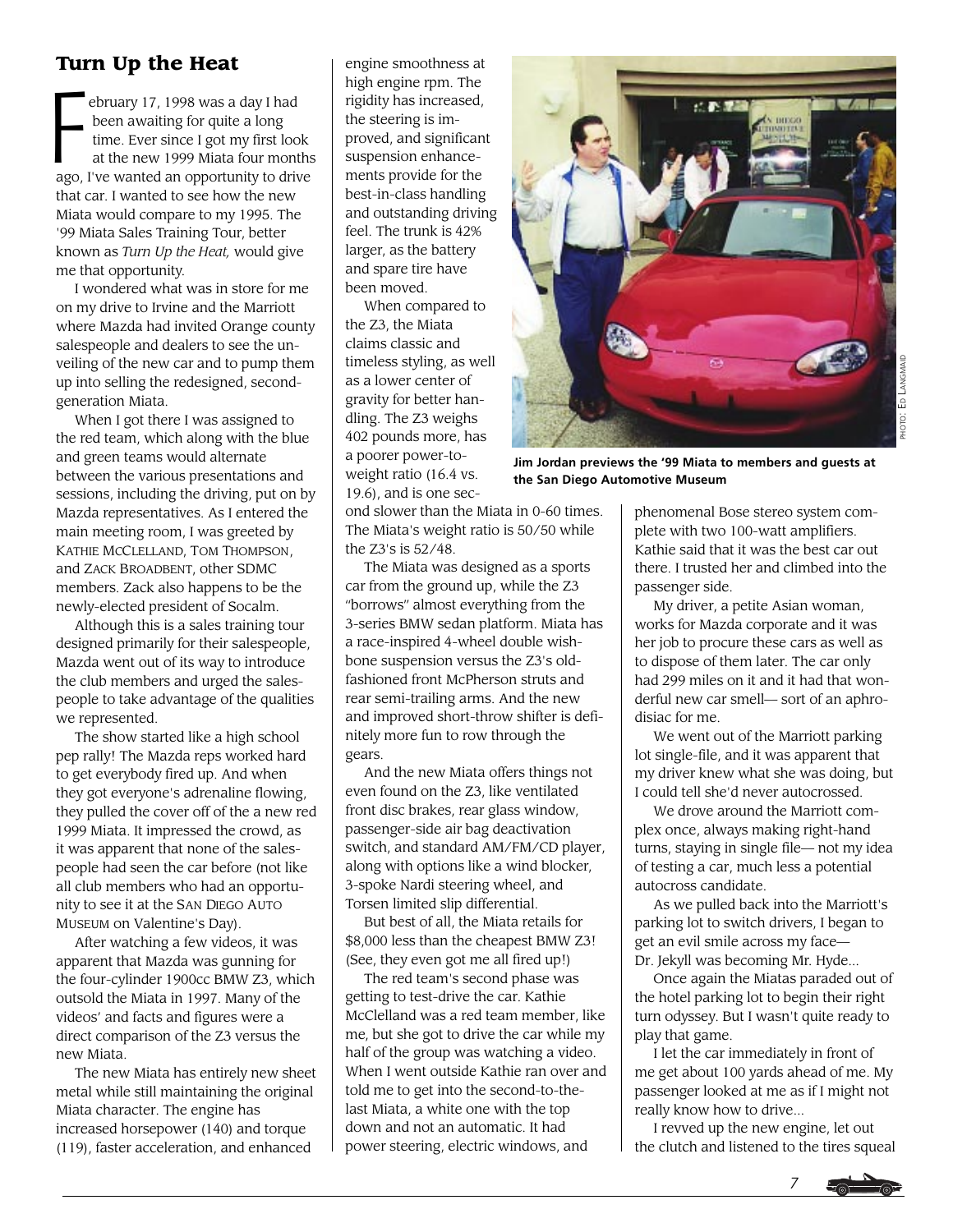with delight (or was that fear?). I hit the first turn out of the parking lot floored, shifting from first into second— the car was sideways in a controlled (remember, I'm driving) power slide— within an instant we were upon the Miata ahead of us at a stop light waiting to make its first right turn. Time to test the brakes. I stomped on them and the car squealed to a stop.

By now, all the color had left the face of my passenger. I just smiled, "Just testing, you know?"

After we turned right, the Miata ahead of us wasn't going fast enough for me (it was an automatic) so with my best drag racing shifts, I passed it.

By this time, we had pulled up behind another Miata waiting at another stop sign to make another obligatory right turn. Apparently he had been watching my antics in his rear view mirror, because as soon as I stopped he gave me the thumbs up signal.This guy also enjoyed a somewhat brisker drive, so he waited until the Miata ahead of him gave him some room before he took off. And when he did, I was right on his bumper. Fortune smiled on us as the next right turn was a green light. For fun, I was going to look for an opportunity to pass this guy (on the inside of the turn if I could get away with it), but he saw what was happening and slammed the door on my opportunity.

I downshifted to avoid contact, and I really appreciated the new gearbox, complete with an even shorter throw and gear lock-out so that it is impossible to shift from fifth into reverse. The linkage made shifting on this new car much smoother than my Miata even though I run synthetic transmission fluid.

There was one more right turn which led back into the Marriott complex where I thought I might have the opportunity to sneak past the Miata in front of me. But the driver again read my intentions, and as he was having too much fun himself, and I never got past him.

Although I am unaccustomed to driving a Miata with power steering (I had driven an older model a couple of years ago and hated it), this didn't feel bad at all. I could get used to this! Combine that with the transmission and the extra ponies under the hood, I was beginning to have mixed feelings about my threeyear-old Miata.

Kathie greeted me as we entered the hotel. "How did you like it?" she asked. Before I could reply my passenger came by, still muttering, "He's crazy!" With that, Kathie wished she could have ridden with me.

The last session was a side-by-side comparison of the 1999 and 1997 Miatas. The older Miata now looks somewhat anemic to me, since the new one looks like a Miata on steroids especially from the back. The rear quarter panels flare out behind the wheels to act like mud guards. Driving behind one makes it look wider and beefier. I like it.

The last session involved an en masse Jeopardy game show where each team was pitted against the others. The emcee had one member from each team stand up and then would toss out a question regarding some fact about the Miata which was covered today. The first person of each group (red, blue or green) to raise his hand was called upon to answer. As in the real Jeopardy, the questions were worth differing amounts from 100 to 500 points.

The team which amassed the highest total would win a prize. I surmised that the prize would be head-of-the-line privileges for lunch, but I still urged our red team on.

And our red team did extremely well, so well, in fact, that we didn't even have to answer the last couple of questions because we were so far ahead.

For our efforts we were awarded phenomenal miniature duffel bags. Really well made, complete with an embroidered 1999 Miata. I felt bad for the club members on the other teams, but after the competition was over, Mazda presented all of the club members with one of these great bags. Not only that, new Mazda ball caps.

By 1:00 it was over, but an afternoon shift was starting, with another group of Miata club members, this time predominately Socalm members, including BILL HYDE (the *real* Mr. Hyde), who is a member of both clubs. We filled in those club members with what to expect, and after sharing lunch together it was time to head home.

I fulfilled my wish, I finally got to drive the new 1999 Miata, and I have to admit, I love it.....just don't tell *my* Miata. — RAINER MUELLER

### **Membership Roster**

A new edition of the Membership Roster will be ready for distribution at the Annual Membership Meeting on Saturday April 25th.

Would you like to be listed in the business directory? Do you have any changes to your phone number, E-mail address or Miata? Please contact

Stef Gould, (619) 297-4272

E-mail: stef@miata.net.

Pick up a copy of the Roster at an event, they will not be mailed.

# **Wood Shift Knobs**

I have had several members come up to me at runs and inquire about wooden shift knobs. TEAM VOODOO doesn't do wood...not because there's something wrong with wood, but because alloy and the "racing look" are TEAM VOODOO traditions— and perhaps more importantly— because there is already someone out there who makes absolutely excellent wooden shift knobs.

Joe Portas of Colorado, and his company QUALITY IMAGES, INC., does not only



fantastic lathe work with hardwoods, but can also laser engrave an image of your choice on either his

own knobs or a knob that you supply. Joe has, for example, been laser engraving shift patterns on VOODOO KNOBS for BRAIN-STORM PRODUCTS for some time now.

If you're in the market for a special wooden shift knob for your Miata, or personalization of the knob you already have (a VOODOO, no doubt), you can contact Joe at...

QUALITY IMAGES, INC.

7851 South Logan Street

Littleton, CO 80122

Phone: 303-730-6060

Fax: 303-730-6425

E-mail: qualityimages@miata.net

Web: http://www.users.uswest.net/ ~knobmeister

Stop by his Web page and see some examples of his work (including Miata horn buttons).

—VOODOO BOB

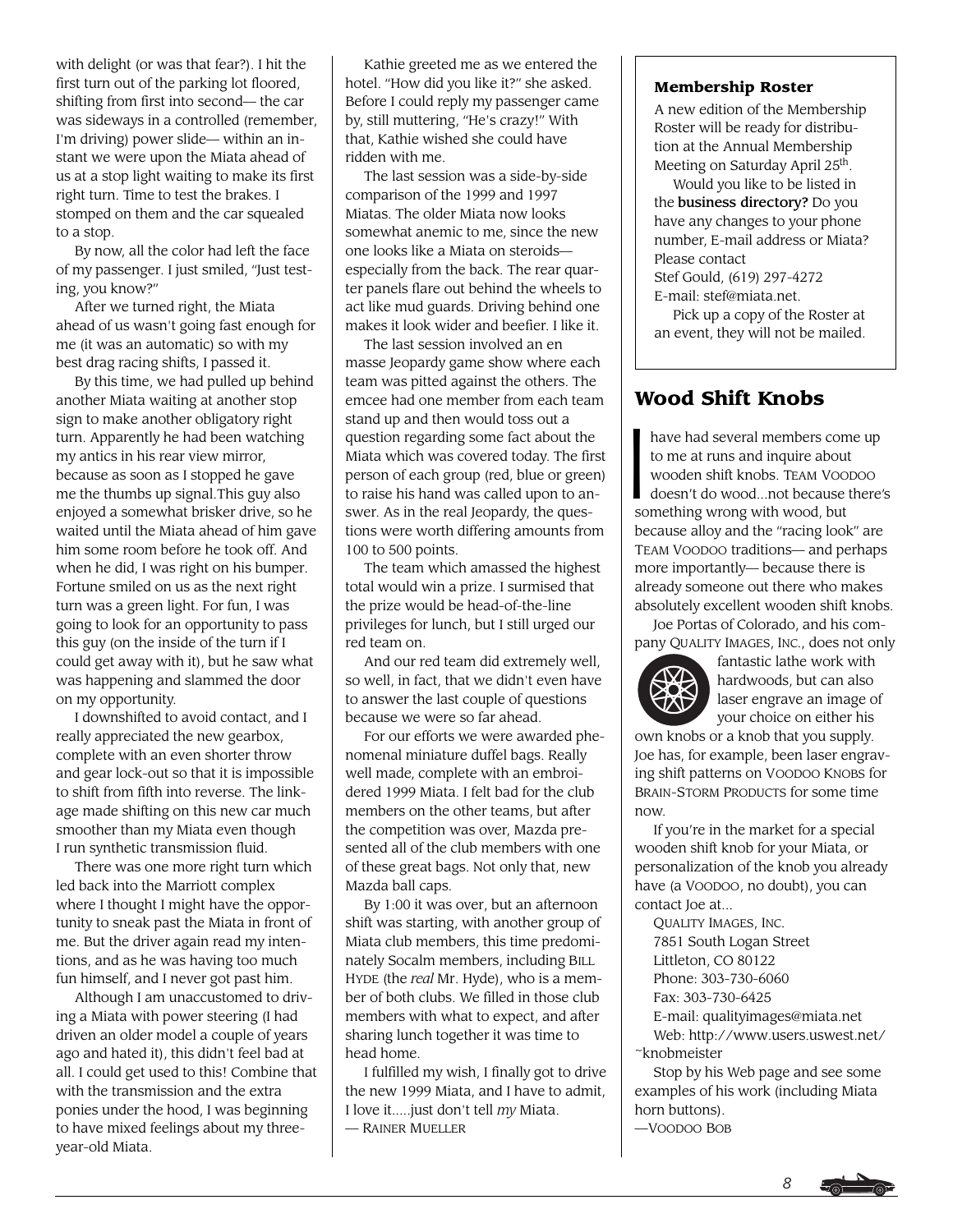

"  $\sum_{i=1}^{n}$ Sunday, February 8, 15, 1998 reak out your scarves, stingy brimmed snap caps, deerskin driving gloves and shades." By invoking the spirit of the Brit sportscar scene, JACK MONACO and his navigator, Nancy, got more than we bargained for on his first lead of a SDMC fun run: *Brit weather.*

Over 20 Miatas showed up in what by 10:00 a.m. became a torrential deluge.

A vote was taken to do the run on Sunday February 15<sup>th</sup>. Nonetheless some fearless, or foolhardy, members wanted to press on despite the rain. Eleven Miatas took to the rain-drenched streets. After five miles of downpour the clouds began to separate and let the blue sky

show through. In three more miles the sun came out. We toured through winding acacia- and Eucalypti- shaded lanes, with glimpses of stately homes and pastoral countryside.

By lunch time the sun was fully out as the run ended at Oscar's in Encinitas. Three more Miatas stopped by to eat lunch with the fearless eleven.

The follow-up run a week later began with rain coming from the south *before* the rendezvous, although BRIAN BEEZLEY got a round of applause for showing up, top down, just as the squall passed. This time Jack and his dauntless navigator, Nancy led an amphibious collection of nine diehard cars.



The run was a repeat of the previous week's, adjusted for the San Dieguito half-marathon, just breaking up as we reached the halfway stop. One road was blocked by water, as before. As the picture indicates, even intrepid Miata drivers thought this might be more than our plucky vehicles might be able to handle.

Lunch at Oscar's, with the sun once again reliably out. A small caravan went south along the coast, tops down until a afternoon cloudburst struck in La Jolla.

The run's a keeper— when the weather smiles again we should be able to dazzle the landed gentry with even more cars.

— TOM GOULD

### **2nd Generation T-Shirts**

By popular demand we are embarking on Generation 2 T-shirts. The theme for the shirts is tone-on-tone. One color ink on a colored shirt— Mariner Blue shirt printed with a slightly paler blue ink, or a black shirt printed with charcoal ink. However, already members have said: "I have a Mariner Blue Miata, I want a white shirt with blue ink." or "I want my shirt to have the big logo on the front."

So here is what I propose:

Each car color elect a "captain," and decide what variant of the T-shirt they would like to do. (Each variant must be ordered in a minimum of one dozen (any combination of shirt sizes.)

To get the best price (\$10 each) the club has to order a minimum of 100 shirts. After a total of 100 shirts have been pre-sold we will place the order.

As soon as the captain has an agreement on the color of shirt and ink AND about a dozen committed, he/she can begin to collect \$10 for each shirt.

Generation 2 shirts must be prepaid. Barb Shev has volunteered to co-ordinate all T-shirt orders. Color questions should be directed to Stef Gould-- color of shirts available as well as the feasibility of the color of ink that you chose.

—STEF GOULD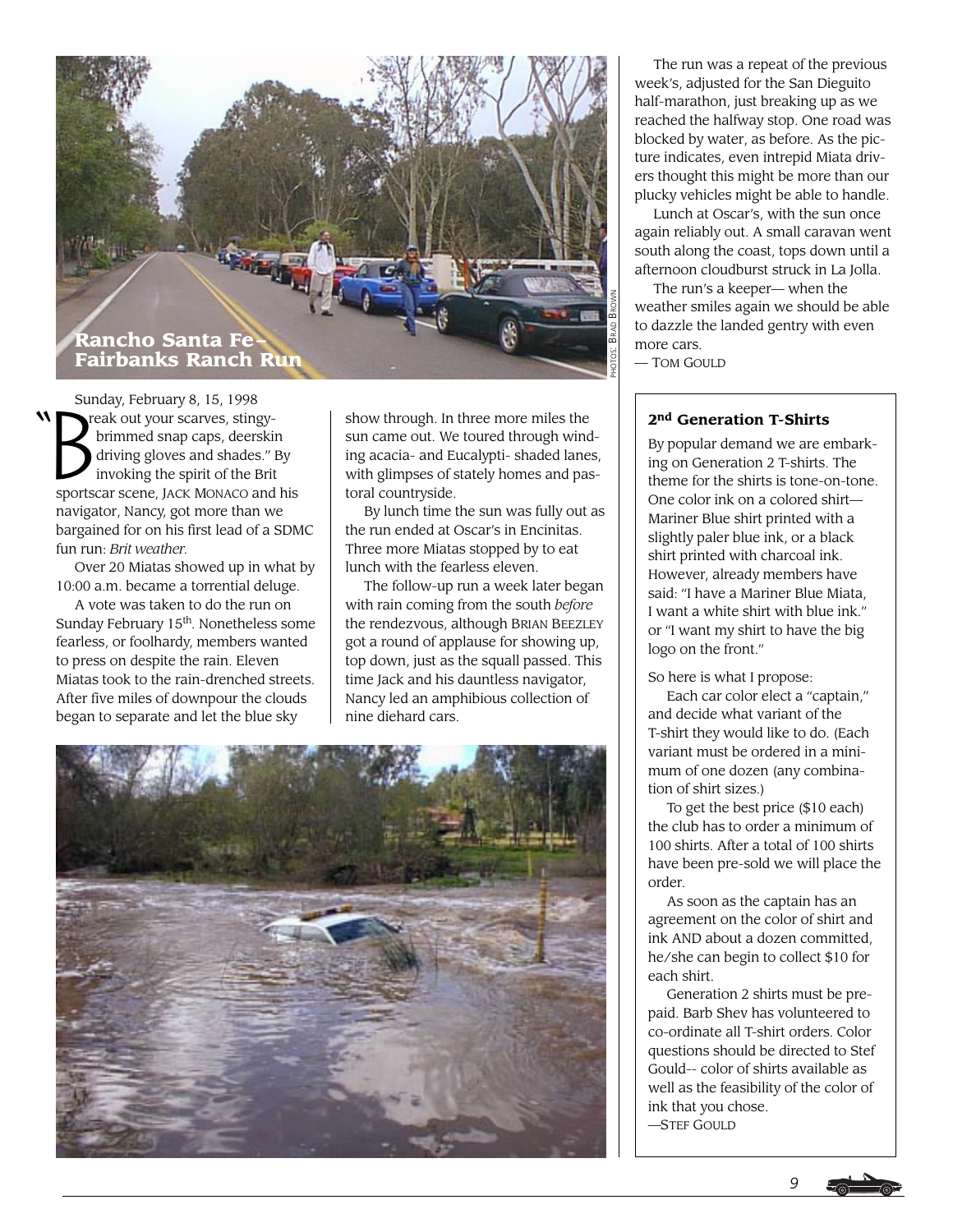

# **Member Profile**

DAVE AND LOIS MARTIN

Lois and I have not been in a car club before, and we're glad to be SDMC members.

We don't usually act impetuously, but joining on December 18 at Wheels and Meals was an exception. That morning a woman at MM MARKETING noticed my zip code and asked if I knew about SDMC. I didn't. She provided Mark's phone number and he mentioned the club meeting that night. We had 4:30 and 5:30 meetings but got to the Boll Weevil about 6:50.

Since then, we've made the Deer Valley fun run. What a great start!

 Until recently, aircraft and boats were my primary interest (despite buying a '67 Austin Healy 3000 MKIII in great condition for \$900 in '71, driving and maintaining it for two years, and selling it for \$1500 as we prepared to move east). We noticed the Miata and its rave reviews from the beginning, but I hoped to resist buying one by getting the Kyosho BRG right-drive model. That worked until recently.

 Reducing my commute from 156 miles to 14 occurred in January '97 when my job moved to San Diego. The commute could have been zero, but the dog wants to play when I work at home. We sold our '82 RX-7 (272,000 miles), and I found a white '93C in perfect condition.

 Now we're looking forward to club tours and maybe rallies, but not racing. We seem to have a passel of hobbies including sailing (we share a 26-foot Macgregor with two other couples), music (Lois plays violin and I attempt to play trumpet in a community orchestra and a band), flying airplanes and gliders (full-scale and radio-controlled), and a few others including amateur radio (call: W6KOW). Lois is the newsletter editor for a large cloth doll club and for our church, and she gets paid a bit to do another newsletter. She sews a lot—mostly for our Oregon-based grandchildren and reads a couple of books per week.

 My job as editor of *Kitplanes* magazine—which is about designing, building and flying full-size sport aircraft—keeps me busy and includes some travel. Anyway, it's great to be with you in SDMC. I won't be as wordy in the future.

*To be included in our on-going series of Member Profiles, write a short (200–300 word) introduction and mail (or E-mail) it with a photo (your face should be large enough to be recognized) to the Club P.O. Box or give it to a board member at an event. — Your photo will be returned.*

# **New Members!**

The following are the new members since the last newsletter:

**Romie Bawar** San Diego 1995 Montego Leather

**Sal & Geri Causarano** San Diego 1994 M (Montego Blue)

**Jerry & Patty Douglass Oceanside** 1994 White C

**Nehemias Fernandez** San Diego 1990 White B

**Tom & Ginny Foster** Spring Valley 1991 Red A

**Joe Jordan** Orange 1991 Red Base

**Jon Martinez** San Clemente 1991 White A

**Bob O'Brien** Irvine 1997 STO (Twilight Blue)

**Alan & Linda Pabian** Newport Beach 1994 Red B

**Scott Schroeder** National City 1996 Red PEP

**Michael & Corrie Scott** Lakeside 1997 M (Marina Green)

**Jay Steinhilber** Escondido 1994 White

**Erin Wrisley & Greg Levorchick** Carlsbad 1993 Red C

The following members have renewed since the last newsletter:

### **Robert Goode Bill & Bari Hyde Charlie & Lisa Kilgore Frank Shine & Stephen DeLonge**

There are now 198 memberships consisting of 294 members.

- 69 Red
- 44 White<br>22 Black
- Black
- 18 Montego Blue<br>11 Mariner Blue
- 1 Mariner Blue<br>6 BRG
- **BRG**
- 6 Laguna Blue
- 5 Merlot
- 5 Silver<br>5 Starlig
- 5 Starlight Blue
- 2 Marina Green<br>2 Twilight Blue
- 2 Twilight Blue<br>2 Yellow **Yellow**
- 
- 2 Unreported